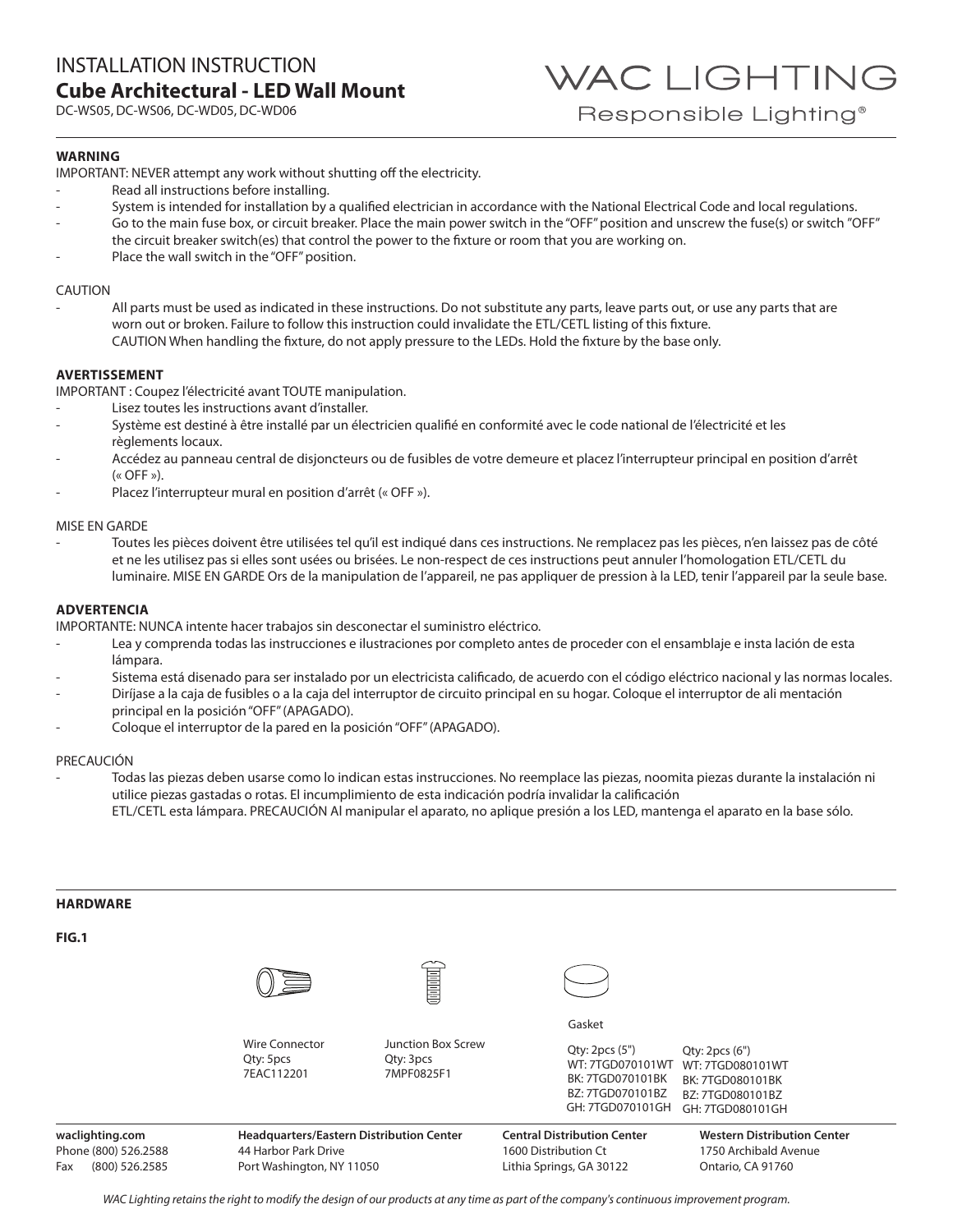# INSTALLATION INSTRUCTION **Cube Architectural - LED Wall Mount**

DC-WS05, DC-WS06, DC-WD05, DC-WD06

# **OVERVIEW**

It is surface mount down light, included ceiling mount, pendant mount, single direction wall wash and up-down direction wall wash. Check catalog for various mount type, size, beam angle and color choices.

# **FIXTURE INSTALLATION**

- 1. Carefully unpack your new fixture and lay out all the parts on a clear area. Be carefully not to lose any small parts necessary for installation. (See **FIG.1**)
- 2. Remove the screw holding mounting plate to fixture, and remove mounting plate from fixture. (See FIG.2)
- 3. Secure mounting plate to the junction box in wall provided by others. (See **FIG.2**)
- 4. Pull power supply wires out of junction box through mounting plate. Connect black fixture wire to hot wire, white fixture wire to neutral wire and green fixture wire to ground. This fixture offers 0-10V dimming capability. To utilize, connect purple fixture wire to hot dimming wire and gray fixture wire to neutral dimming wire. If not utilizing dimming, terminate the dimming wires by capping them separately. After wires are connected securely, tuck them carefully inside the junction box . (See **FIG.2**)
- 5. Put the fixture to the mounting plate, and secure with screws and gasket.(See FIG.2)

#### **FIG.2**





**waclighting.com** Phone (800) 526.2588 Fax (800) 526.2585 **Headquarters/Eastern Distribution Center** 44 Harbor Park Drive Port Washington, NY 11050

**Central Distribution Center** 1600 Distribution Ct Lithia Springs, GA 30122

**Western Distribution Center**  1750 Archibald Avenue Ontario, CA 91760

*WAC Lighting retains the right to modify the design of our products at any time as part of the company's continuous improvement program.*